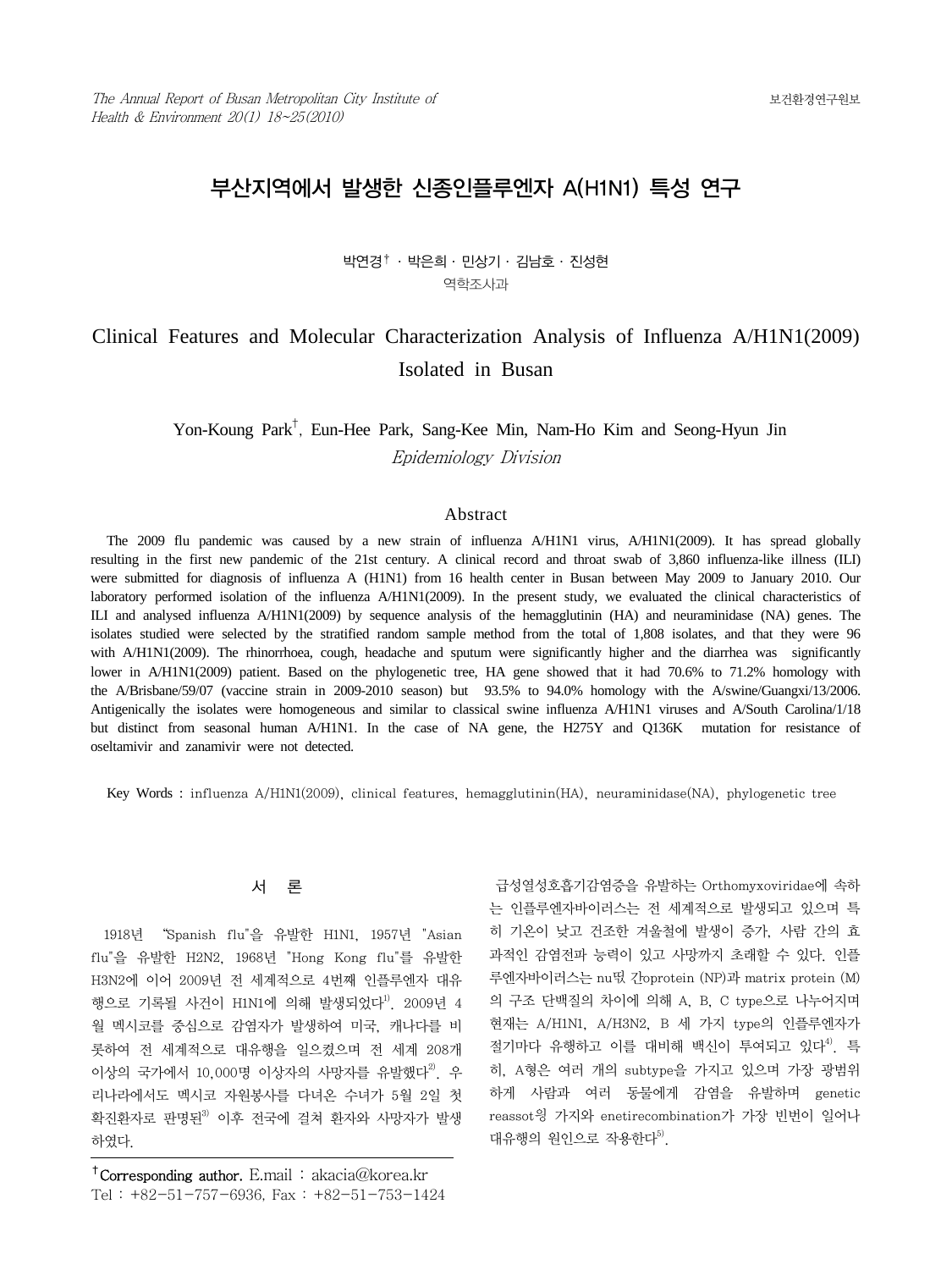인플루엔자바이러스는 표면에 hemagglutinin (HA)과 neuraminidase (NA)이라는 중요한 glycoprotein을 가지고 있는데 이 중 HA는 주요 항원으로 작용하고 인체 면역에 가 장 큰 영향을 끼치며 이 부위의 genetic reassotment와 gene recombination로 인하여 완전히 새로운 형(아형, 항원형)의 인플루엔자가 생성되어 대유행을 유발한다<sup>6)</sup>. NA는 항체 생성 유도보다는 바이러스가 mucosal secretion을 통과할 수 있게 해주며 $^{7)}$  감염된 세포에서 인플루엔자바이러스가 방출될 수 있 도록 하는 작용에 관여한다. 현재 인플루엔자환자의 치료제로 알려진 oseltamivir (Tamiflu<sup>R</sup>), zanamivir (Relenza<sup>R</sup>)는 NA 기능을 억제해 인플루엔자바이러스가 배출되는 것을 방해한 다. 이 NA의 특정부위에 변이가 생길 경우 위 두 치료제에 내성을 지니게 되는데 2007년 노르웨이에서 내성바이러스 발 생이 보고된 이 후 전 세계적으로 꾸준히 보고되고 있다<sup>8</sup>.

 이번 연구에서는 부산지역에서 발생한 인플루엔자바이러스 A/H1N1(2009)의 환자의 임상적 특성 및 HA와 NA의 염기서 열 분석을 통해 세계적으로 발생한 분리주와 비교 및 주요 항 원의 변화를 관찰하고 내성유전자존재여부를 확인하였다.

## 재료 및 방법

#### 대상

 2009년 5월부터 2010년 1월까지 부산지역 16개 보건소에 내원한 3,860명의 인플루엔자의사환자를 대상으로 이 연구를 진행하였다.

#### 인플루엔자 A/H1N1(2009) 확인

 3,860명의 인플루엔자의사환자 검체 인후도찰물 200 μL을 MPLC total nucleic acid isolation kit (Roche, USA)를 이 용하여 MagNA Pure LC2.0 (Roche, Switzerland)로 RNA를 추출하였다. 추출된 RNA는 real-time PCR을 통해 인플루엔 자를 확인하였다.

 real time PCR은 환자 검체에서 추출한 A/H1N1(2009) RNA 5  $\mu$  L를 POWER Chek influenza virus detection kit (Kogenebiotech, Korea)에 넣어 최종 부피가 15 μL가 되도 록 한 후 50℃ 30분, 94℃ 10분, 각 1회 95℃ 15초, 55℃ 30 초 45회를 ABI 7500 Fast (Applied Biosystems, USA))로 실시하였다.

#### 임상증상과 통계

 임상자료 인플루엔자의사환자 3,860명 중 임상정보지가 확 보된 3,816명은 임상정보를 분석, 이 중 해열제가 투약되지 않은 3,350명에 대해서 체온 분포를 분석하였다. real-time PCR 검사를 통해 A/H1N1(2009)바이러스가 검출된 경우를 A/H1N1(2009)환자로 보았다.

 통계적 분석은 SPSS version 14.0 (SPSS Inc., Chicago, IL, USA) 프로그램을 이용하여 분석하여 p값이 0.05 미만일 때 통계적으로 유의성을 두었다. 두 군 간의 평균값 비교는 independent sample t-test를 이용했고 군 간 환자 수 차이 를 검정하는 것은 교차부석을 통해 실시하였다<sup>9)</sup>.

### 유전자 및 아미노산 분석

## 세포주 및 배양

 질병관리본부 국립보건연구원 인플루엔자바이러스과에서 분 양받은 Mardin-Darby canine kidney (MDCK) 세포주를 사 용했고 세포배양용 배지는 penicillin (0.05 units/mL)/streptomycin (0.05 μg/mL)과 10% FBS가 첨가 된 Minimum essential medium (MEM) (Invitrogen, USA), 바이러스 분리용 배지는 MEM에 Vitamin Solution (INVITROGEN, USA), Glucose Solution (SIGMA, UK), Trypsin (SIGMA, UK), Penicillin/Streptomycin (SIGMA, UK)을 첨가하여 사용하였다. 세포배양은 5% CO2, 37℃로 조 정된 CO<sub>2</sub> 배양기에서 배양되었다<sup>10)</sup>.

## 검체처리 및 바이러스 배양

 염기서열 분석을 위해 인플루엔자 A/H1N1(2009)으로 확인 된 검체 중 무작위로 추출하여 96건에 대해 바이러스 배양을 실시하였다. 검체 1 ml 에 penicillin (5 units/mL)/streptomycin (5 μg/mL) 및 nystatin (1,000 units/mL)을 첨가하여 4℃ 에서 1시간 방치한 후, 3,000 rpm (한일 원심분리기, HM-160)으로 20분간 저온 원심 분리하여 상층액을 접종액으 로 사용하였다. 바이러스 배양을 위해 24-well에 준비된 MDCK를 24시간 배양했다. 이렇게 준비된 well에 바이러스 분리용 배지 0.5 mL를 넣은 후 전처리 된 가검물 0.2 mL씩 접종하고 5% CO2, 34℃로 조정된 CO2 배양기에서 7일간 배 양하였다 $^{10)}$ .

#### 염기서열분석을 위한 HA와 NA RT-PCR

 배양액 200 μL를 MPLC total nucleic acid isolation kit (Roche, USA)를 이용하여 RNA를 추출하였다. 추출된 RNA 는 PowerAmp RT Premix (SolGent, Korea)로 cDNA를 만 든 후 염기서열 분석을 위한 PCR을 수행하였다.

 cDNA 3 μL를 DiaStar™ EF-Taq DNA Polymerase with 10mM dNTP Mix kit (SolGent, Korea)에 넣어 부피가 25 μL가 되도록 한 후 HA 증폭을 위해 95℃ 5분, 95℃ 20초, 64℃ 40초, 72℃ 1분을 40회, 72℃ 3분 1회를 실시하여 HA gene을 증폭하였고 95℃ 5분, 95℃ 20초, 58℃ 40초, 72℃ 1 분을 40회, 72℃ 3분 1회의 조건으로 NA를 증폭하였다. 이 결과는 1% agarose gel에 PCR 산물 2 μL씩 loading하여 100V에 30분간 전기영동 했다.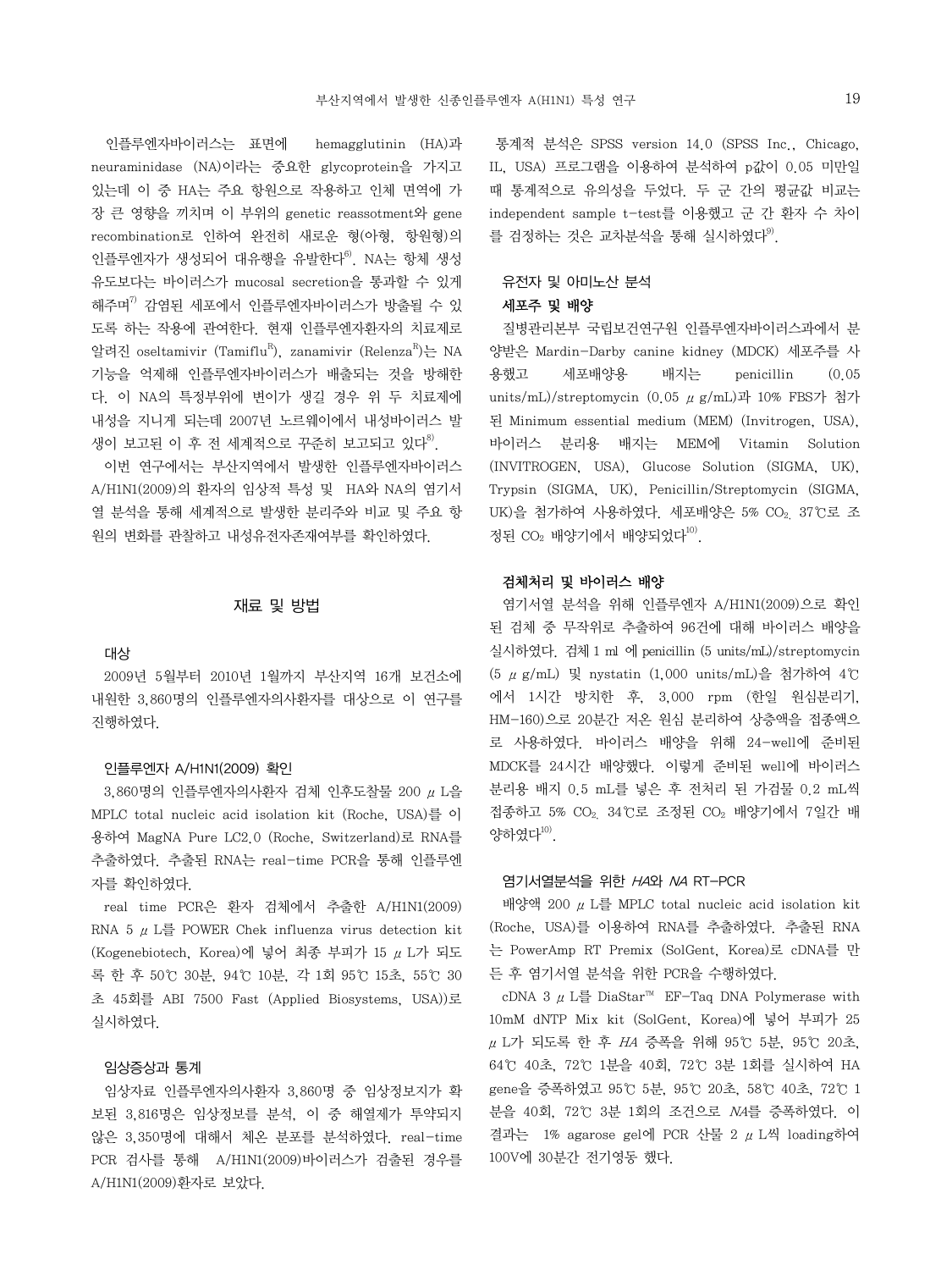## 염기서열 분석

 원하는 사이즈에서 증폭된 DNA를 Gel extraction kit (SolGent, Korea)를 이용하여 정제하였다. 이를 주형으로 하 여 Terminator v3.1 Cycle Sequencing Kit (Perkin Elmer, USA)와 ABI 3730XL Genetic Analyzer (Applied Biosystems, USA)를 이용해 염기서열을 분석을 하였다. 염기 서열분석을 위한 primer는 우선 HA, NA amplification에 사 용된 primer를 사용 했고 분석이 되지 않은 경우만 inner primer를 추가하여 분석하였다. 확인된 염기서열은 ClustalX 방법으로 Lasergene program (DNAStar, Madison, WI)을 이용하여 align하고 아미노산을 분석하였고, MEGA 4를 사용 하여 neighbour-joining tree를 그렸다.

## 결과 및 고찰

### 인플루엔자바이러스 A/H1N1(2009) 확인

 2009년 5월부터 2010년 1월까지 부산시 16개 보건소에서 의뢰된 인플루엔자 의사환자 3,860건의 인후도찰물에서 1,808 건의 A/H1N1(2009)를 분리했다. 5월에는 42건 의뢰되었으나 A/H1N1(2009)는 검출되지 않았고, 6월 68건 의사환자 중 7 건 검출하기 시작하여 7월에는 집단발병이 발생되기 시작하여 약 7배 증가한 475건의 의사환자를 검사하여 179(37.7%)건에 서 A/H1N1(2009)를 검출하였다. 8월은 719건 검사하여 150 건 검출, 9월은 944건 검사하여 372건 검출하였다. 10월에 가장 많은 의사환자 인후도찰물 1,450건이 의뢰되어 전체 A/H1N1(2009) 검출 건수의 56.3%에 달하는 1,018건을 검출 하였다(Fig. 1).

 11월부터 의사환자 의뢰건수가 10배 이상 감소하였는데 이 것은「신종인플루엔자 A(H1N1) 예방 및 환자관리」지침 변경 으로 인하여 우리원에 의뢰되는 의사환자 검체가 줄었기 때문 이다 $^{11)}$ .

질병관리본부 인플루에자 표본감시사업 결과<sup>12)</sup> 매년 인플루 엔자 의사환자는 11월 말-1월, 3-4월에 한 차례씩 인플루엔 자 유행기준을 초과하여 발생하는 경향을 보였다. 그러나 2009년은 인플루엔자 의사환자가 예년보다 높은 수준의 발생 률을 계속 보이다 기온이 높은 8월 말부터 유행기준을 초과 (1,000명당 2.67명)하였고 의사환자분율이 일주일에 100%이 상 증가함을 보였다. 이는 7월부터 꾸준한 증가를 보인 우리 원의 결과와도 일치 하였으며 이전 대유행의 경우 계절에 상 관없이 발생되는 것과도 같은 결과였다 $^{13,14)}$ .

## 임상증상

 대상 환자에서 임상정보지가 확보된 3,816명 중 A/H1N1 (2009)인 환자(group A)는 1,801명, 비-A/H1N1(2009) 환자 즉 급성호흡기감염증환자(group B)는 2,015명 있었다.

Group A와 B 모두에서 콧물, 인후통, 기침, 두통, 근육통, 관절통 등이 나타난 환자가 있었으며 group A에서는 기침, 인후통을 보인 경우가 각각 1,515(84.1%), 1,094(60.7%), group B는 각각 1,066(52.9%), 1,166(57.9%)으로 두 group 모두 많았다.

 이들 증상 중에서 group A에서 콧물, 기침, 두통, 가래의 증 상이 유의하게 높았고, 설사는 유의하게 낮았다. 이 5개의 증 상 외에는 유의한 차이는 없었다(p=0.00)(Table 1). 미국, 일 본, 멕시코, 중국 등 여러 나라에서 보고된 바에 따르면 환자 의 70%이상에서 기침이 발생되어 가장 빈번한 증상으로 나타 났다. 콧물도 우리의 결과와 유사했으나 상대적으로 우리보다 두통의 경우 중국과 싱가폴에서 20% 이하의 낮은 발생을 보 였다. 설사와 구토의 경우 부산의 경우 5%이하였으나 미국과 일본에서는 25%, 14%의 발생을 보여 많은 차이를 나타내었 다. 미국, 중국, 일본의 경우 단지 인플루엔자 환자의 증상 동 반 비율을 조사한 것이었고 싱가폴의 Adrian에 의해 발표된 논문에서는 인플루엔자환자와 일반감기환자의 증상비교 유의 도 분석이 실시되었는데 기침과 설사에서는 우리와 같은 결과 를 나타내었고, 두통과 콧물의 결과는 유의성이 없음으로 나 타났다. 그러나 다른 여러나라에서 진행된 연구에서의 조사환 자 수는 46명에서 642명(싱가폴의 경우 100명)으로 본 연구 에서 조사한 인플루엔자의사환자 수가 3,860명으로 가장 많았  $L^{15,16,17,18}$ 

 체온의 경우 group A와 B는 유의한 차이를 보였는데 group A(평균값)에서 유의하게 높았다(p=0.00). 또한 발열이 있다고 볼 수 있는 37.5℃이상인 환자가 group A는 전체 82.3%, group B는 63.1%를 차지해 group A에서 발열 증상을 보이는 환자와 38.1℃이상의 고열 환자 (48.9%)가 많았다(Table 2). 이는 싱가폴에서 발표한 A/H1N1(2009)환자의 평균체온 38. 2℃, 일반 급성호흡기환자의 평균체온 37.3℃, 발열환자의 비 율은 각각 76%, 40%, 중국의 경우 A/H1N1(2009)환자의 발 열 비율이 67.4%인 것과 비교해 우리 결과와 유사하거나 발 열 비율이 높음을 알 수 있었다 $^{15,16)}$ .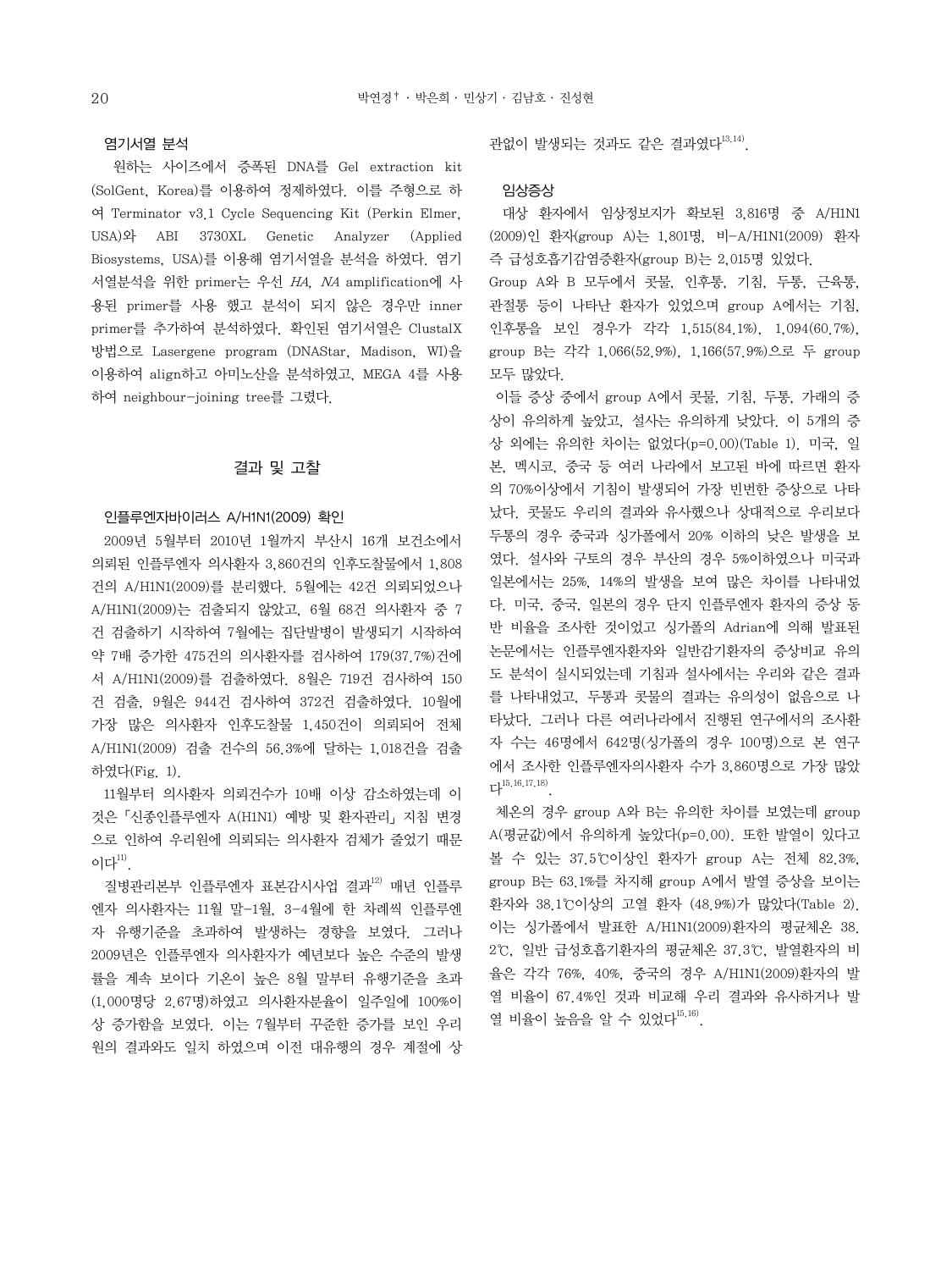

Fig. 1. Influenza A/H1N1(2009) and influenza like illness (ILI) of each month from May 2009 to January 2010.

| Symptoms    | A: A/H1N1(2009)<br>$(n=1,801)$ | B: No-Influenza on<br>$PCR(n=2,015)$ | P value   |
|-------------|--------------------------------|--------------------------------------|-----------|
| Rhinorrhoea | 946 (52.5%)                    | 835 (41.4%)                          | 0.000     |
| Sore Throat | 1,094(60.7%)                   | 1,166 (57.9%)                        | <b>NS</b> |
| Cough       | $1,515(84.1\%)$                | 1,066(52.9%)                         | 0.000     |
| Headache    | 969 (53.8%)                    | 864 (42.8%)                          | 0.000     |
| Myalgia     | 300 (16.7%)                    | 353 (17.5%)                          | <b>NS</b> |
| Arthralgia  | $46(2.6\%)$                    | 74 (3.7%)                            | <b>NS</b> |
| Nausea      | 179 (9.9%)                     | 183 (9.1%)                           | <b>NS</b> |
| Diarrhea    | 58 (3.2%)                      | 167 (8.3%)                           | 0.000     |
| Sputum      | 402 (22.3%)                    | 319 (15.8%)                          | 0.000     |
| Vomiting    | 77 (4.3%)                      | $109(5.4\%)$                         | <b>NS</b> |
| Dyspnea     | 51 (2.8%)                      | 51(2.5%)                             | <b>NS</b> |
| Vertigo     | 16 (0.9%)                      | 21 (1.0%)                            | <b>NS</b> |
| Chill       | 16 (0.9%)                      | 28 (1.4%)                            | <b>NS</b> |

Table 1. Clinical features of 3,860 patients of influenza A/H1N1(2009) and no-Influenza in ILI

NS : not significant

## Table 2. Body temperatures of the 3,350 patients of influenza A/H1N1(2009) and no Influenza in ILI

|                       |                            | A: A/H1N1/2009<br>$(n=1,710)$ | B: No Influenza on<br>$PCR(n=1,641)$ | P value |
|-----------------------|----------------------------|-------------------------------|--------------------------------------|---------|
| Body temperature      |                            |                               |                                      | 0.00    |
|                       | Mean                       | 38.08                         | 37.72                                |         |
|                       | Range                      | $(35.8 - 40.6)$               | $(35.3 - 42)$                        |         |
| Body temperature, $%$ |                            |                               |                                      | 0.00    |
|                       | $T \leq 37.4$ °C           | 17.7                          | 36.8                                 |         |
|                       | $T = 37.5 - 37.7^{\circ}C$ | 11.9                          | 11.5                                 |         |
|                       | $T = 37.8 - 38.0^{\circ}C$ | 21.5                          | 19.4                                 |         |
|                       | $T \geq 38.1^{\circ}C$     | 48.9                          | 32.2                                 |         |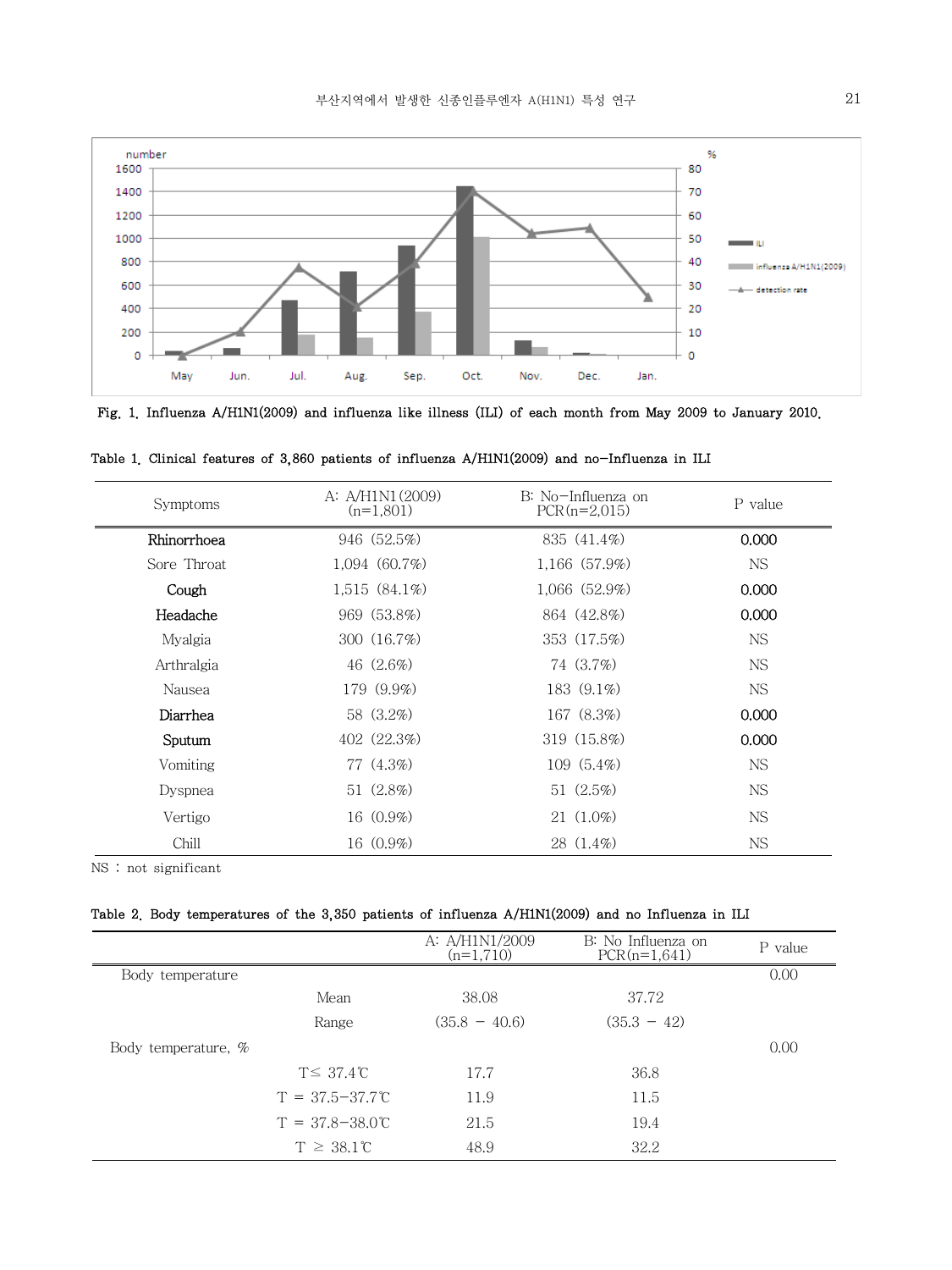## $HA$  염기서열 및 아미노산 분석

## Phylogenetic tree

 부산에서 유행한 인플루엔자 바이러스의 HA유전자 중 변이 가 심한 HA1 domain과 NA 유전자 분석을 실시하였다.

 인체 면역반응에 항원으로 가장 큰 작용을 하는 HA 유전자 의 경우 2010-2011절기 백신주인 A/California/07/2009와는 98.9%-99.6%의 유사성을 보였으나 이 바이러스가 유행한 절 기의 백신 주인 A/Brisbane/59/07는 70.6%-71.2%의 유사 성, A/Solomon Islands/3/2006 69.9%-70.5%, A/New caledonia/20/99 71.4%-71.9%, A/Beijing/262/95 68.3%-69.0% 을 보였으며 또한 1918년 전 세계적으로 대유행을 유발시켜 5,000만 명의 사망자를 발생시킨 spain influenza 분리주인 A/South Carolina/1/18와는 79.1%-79.9%의 유사성을 나타 내었다 $^{19}$ .

 Swine infuenza 중 1988-2007년 인체에서 발견된 classical swine influenza 바이러스인 A/Wisconsin/87/2005은 93.1% - 93.6%, A/Ohio/01/2007은 92.9% - 93.5%, A/Ohio/3559/1988  $\frac{6}{10}$  90.5% - 90.9%, A/Philippines/344/2004 $\frac{6}{10}$  87.8% - 88.1%. A/Thailand/271/2005은 84.1%-84.6%의 유사성을, 돼지에서 분리된 classical swine influenza A/swine/Guangxi/13/2006 은 93.5% - 94.0%, A/swine/Korea/Asan04/2006은 91.6%- 93.6%의 유사성을 나타내어 지금까지 매년 사람들 사이에 유 행한 계절 인플루엔자보다는 돼지유래 인플루엔자와 유전적으 로 더 가까움을 알 수 있었다 $^{20)}$ (Fig. 2).

 2009-2010절기에 분리되었던 인플루엔자 바이러스를 살펴 본 결과 유행시기에 채택되었던 백신주와는 유사성이 아주 낮 음을 알 수 있었다. 이미 A/H1N1에 대한 2008-2009과 2009-2010년 백신주 A/Brisbane/59/07은 2007-2008절기 백신주 A/Solomon Islands/3/06이 분리주와 96.5%-97.3% 유사성을 보여 교체가 되었던 백신주였고 2009-2010절기 유 행주는 백신주와 염기서열에서 71.2%-71.5%의 낮은 유사율을 보였다. 이 백신을 접종한 사람에서 A/H1N1(2009)에 대한 면 역도가 없어<sup>21)</sup> 새로운 항원형의 인플루엔자 바이러스로 인하 여 전 세계적으로 대유행이 유발되었음을 알 수 있었다. 이런 관계로 WHO에서도 2010-2011절기 백신주를 인플루엔자바이 러스 A/H1N1(2009)로 교체하였다<sup>4)</sup>.

Fig. 2. Phylogenetic tree of the HA gene of H1N1 isolates with H1N1.

- influenza A/H1N1(2009) vaccine strains and first isolate
- ▲ classical swine influenza strains(in human)
- seasonal influenza vaccine strains
- $\Delta$  classical swine influenza strains(in swine)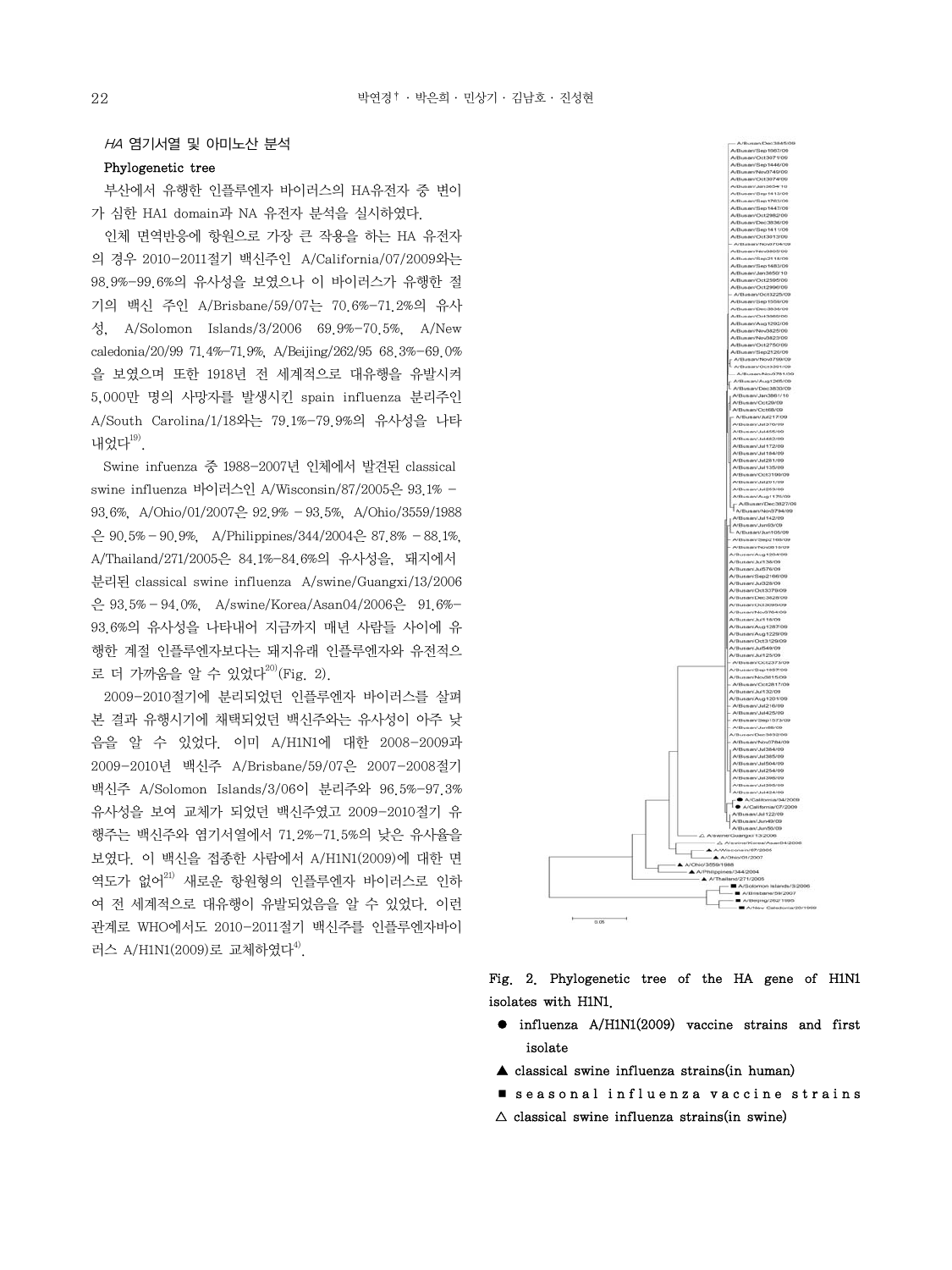## 분리된 인플루엔자 바이러스의 HA 아미노산 분석

 부산에서 분리된 A/H1N1(2009) 인플루엔자바이러스의 N-linked glycosylation site가 14 (NNS), 27 (NVT), 91 (NGT), 280 (NTT), 291 (NTS) 총 5부위에서 나타나 2009-2010 백신주 (A/California/07/2009)와 인체에서 발견된 classical swine influenza, A/Wisconsin/87/2005, A/Ohio/01/2007, A/Ohio/3559/1988, A/Philippines/344/2004. A/Thailand/271/2005과도 돼지에서 분리된 classical swine  $in$ f luenza A / swine / Guangxi / 13 / 2006, A/swine/Korea/Asan04/2006와 동일하였다. A/South  $Carolina/1/18 \rightleftharpoons 14$  (NNS), 27 (NVT), 91 (NGT), 291 (NTS)에서 총 4개의 N-linked glycosylation site를 가진다. 14 (NNS), 27 (NVT), 58 (NCS), 91 (NGT), 129 (NHT), 163 (NLS), 280 (NTT), 291 (NTS)에서 1999년 이후 계절 인플루엔자 A/H1N1백신주인 A/Br isbane/59/2007, A/Solomon Islands/3/2006, A/New Caledonia/20/99, A/Beijing/262/95가 7개의 glycosylation site를 가지는 것 에 비교하여 적은 수를 가지고 있었다.

 A/H1N1의 HA에는 항체와 결합하는 strain-specific antigenic sites (Sa and Sb) $2^{\circ}$  common antigenic sites (Ca and Cb) $^{21, 22}$ 가 존재하는데 부산 분리주는 A/H1N1(2009) 첫 분리주인 A/California/04/2009와 A/California/07/2009와 비교 시 Ca1 site (206-209) 중 S207T에서 1개 아미노산 치환이 관 찰되었다. 단, 부산에서 첫 분리 되었던 A/Busan/Jun49/2009 와 A/Busan/Jun56/2009, A/Busan/Jul122/2009인 3주 만 이 부분에서의 치환이 발견되지 않았다. A/Busan/Jun93/2009, A/Busan/Jun105/2009, A/Busan/Jul142/2009는 R209K에서도 치환이 발견되었다.

 Receptor binding site의 5부위 중 139번 아미노산에서  $A/H1N1(2009)$ 는 $A/California/04/2009$ 와 A/California/07/2009뿐만 아니라 A/Wisconsin/87/2005, A/Ohio/01/2007, A/Ohio/3559/1988, A/Philippines/344/2004, A/Thailand/271/2005, A/swine/Guangxi/13/2006, A/swine/Korea/Asan04/2006, A/South Carolina/1/18와 같은 Ala이었고, A/Brisbane/59/2007, A/Solomon Islands/3/2006, A/New Caledonia/20/99, A/Beijing/262/95는 Ser으로 차이 를 보였다. 이 부위를 제외한 4곳은 모두 동일하였다<sup>23)</sup>.

 인플루엔자바이러스 A/H1N1(2009)는 receptoer binding site, N-linked glycosylation site, antigenic sites에서 계 절인플루엔자 A/H1N1과는 많은 차이를 보였으며, classical swine influenza와 더 유사하였다<sup>22,24)</sup>.

# 분리된 인플루엔자 바이러스의 NA 염기서열 및 아미노산 분석

 7개의 glycosylation site는 50 (NQS), 58 (NNT), 63 (NOT), 68 (NIS), 89 (NSS), 146 (NGT), 235 (NGS)를 가

지고있으며, A/California/07/2009와는 99.0%-99.6%의 유 사성을 가졌으며 분리주 간에 99.0%-100%의 높은 유사성을 나타냈다. NA 억제제에 대한 내성관련 위치에서의 아미노산 을 백신주와 국외 내성 분리주와 비교한 결과 oseltamivir에 대한 내성25,26)과 연관이 있는 H275Y 에서의 변이와 zanamivir 내성 $^{27)}$ 에 관여하는 O136K의 변이도 관찰되지 않아 내성이 없음을 알 수 있었다

 이렇게새로운 A/H1N1(2009)은 N-linked glycosylation site, antigen site에서 기존에 유행하던 계절인플루엔자 A/H1N1과는 달라 유전적으로 다른 항원임을 확인할 수 있었 다.

 인플루엔자바이러스는 계속적인 변이가 발생하며 이로 인 해 새로운 아형이 발생할 수 있는데 아형까지의 변이가 아니 더라도 유행하지 않던 또는 백신주의 항원형과 맞지 않는 새 로운 항원형 바이러스가 생겨날 경우 전 세계적으로 급속한 감염을 유발할 수 있음을 A/H1N1(2009)의 대유행을 통해 알 수 있었다. 인플루엔자바이러스는 대규모 발생시 사망자 발 생의 위험뿐만 아니라 고열과 호흡기 증상 유발로 감염자의 장기결근 등을 유발하여 사회 경제적으로 엄청난 비용을 요 구한다14). 그러므로 인플루엔자 바이러스에 대한 계속적인 조 사와 연구는 백신 선택을 돕고 항원성 변화 추세를 알아 새 롭게 발생될 수 있는 인플루엔자 대유행 예방 및 치료제 개 발의 자료로 사용될 것으로 사료된다.

## 요 약

 2009년 5월부터 2010년 1월까지 총 인플루엔자 의사 환자 3,860건의 인후도찰물에서 1,809의 인플루엔자환자를 확진 하고 바이러스 유전자를 검출했다.

 5월에는 42건 의뢰 되었으나 검출되지 않았고 6월부터 검 출되기 시작하여 7월에는 475건 의사환자를 검사하여 179 (37.7%)건 A/H1N1(2009)를 검출하였다. 가장 많은 의사환자 는 10월로 1,450건이 의뢰되어 전체 A/H1N1(2009) 검출 건 수의 56.3%에 달하는 1,018건이 검출되었다.

 인플루엔자 A/H1N1(2009)환자에서 콧물, 기침, 두통, 가 래 증상이 유의하게 높았고, 설사는 유의하게 낮았다. 이 5 개의 증상 외에는 유의한 차이는 없었다.

 체온의 경우 인플루엔자 A/H1N1(2009)환자에서 유의하게 높았다. 또한 발열이 있다고 볼 수 있는 37.5℃이상인 환자 가 전체 82.3%를 차지하였고 이 중 38.1℃이상의 고열 환자 (48.9%)가 가장 많았다.

HA 유전자의 경우 2010-2011절기 백신주인 A/California/07/2009과는 98.9%-99.6%의 유사성을 보였 으나 이 바이러스가 유행한 절기의 백신 주인 A/Brisbane/59/07 과는 70.6%-71.2%, classical swine influenza (사람분리주 및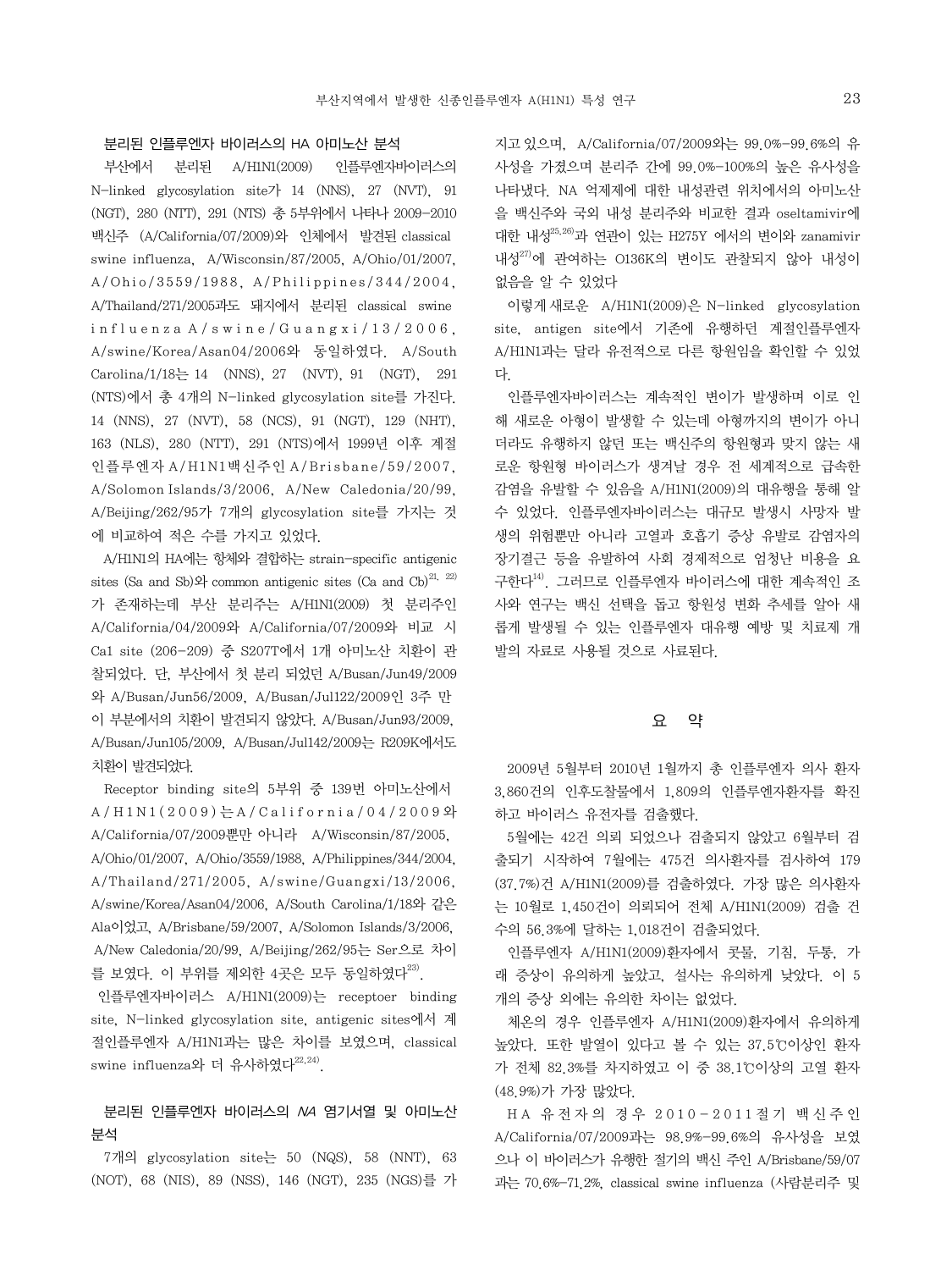## 돼지분리주)와는 90%이상의 유사성을 나타내었다.

 N-linked glycosylation site는 14 (NNS), 27 (NVT), 91 (NGT), 280 (NTT), 291 (NTS) 총 5부위에서 나타나 A/South Carolina/1/18 (4개), 계절 인플루엔자바이러스 A/H1N1 (7개)에 비교하여 적은 수를 가지고 있었다.

 Strain-specific (Sa and Sb)와 common antigenic sites (Ca and Cb)에서 부산 분리주는 A/California/04/2009와 A/California/07/2009와 비교시 Ca1 site (206-209) 중 S207T에서 1개 아미노산 치환이 관찰되었다.

 Oseltamivir에 대한 내성과 연관이 있는 H275Y 에서의 변 이와 zanamivir내성에 관여하는 O136K의 변이는 관찰되지 않아 내성이 없음을 알 수 있었다.

# 참 고 문 헌

- 1. World Health Organization. World now at the start of 2009 influenza pandemic. Geneva: World Health Organization ; 2009 [cited 2009 Aug 24]. Available from : http://www. who.int/mediacentre /news/statements /2009/h1n1\_pandemic\_phase6\_20090611/en/index. html.
- 2. World Health Organization. Pandemic (H1N1) 2009: update 78 [Internet]. Geneva: World Health Organization; 2009 [cited 2009 Dec 18]. Available from :http://www.who.int  $/\text{csr}/$  don/ 2009 12 11a/en/index.html.
- 3. Korea Centers for Disease Control and Prevention. Cases of novel influenza A (H1N1) infections in the South Korea. Public Health Weekly Report, 2, pp.293~295(2009).
- 4. World Health Organization. Recommendations for Influenza Vaccine Composition Available from:http://www.who.int/csr/disease/influenza/ecom mendations2011south/en/ index.html
- 5. Chana, C.H., Lin, K.L., Chana, Y., Wang, Y. L., Chi, Y. T., Tu H. L., Shieh, H. K. and Liu, Wu-Tse. Amplification of the entire genome of influenza A virus H1N1 and H3N2 subtypes by reverse-transcription polymerase chain reaction. Journal of Virological Methods, 136, pp.38~43(2006).
- 6. Chi, X. S., Bolar, T. V., Zhao, P., Tam, J. S., Rappaport, R. and Cheng, S. M. Molecular Evolution of Human Influenza A/H3N2 Virus in Asia and Europe from 2001 to 2003. Journal of Clinical Microbiology,  $43(12)$ , pp. $6130~6132(2005)$ .
- 7. Colman, P. M., Influenza virus neuraminidase :

Structure, antibodies, and inhibitors. Protein Science, 3, pp.1687~1696(1994).

- 8. Hauge, S. H., Dudman S., Borgen K., Lackenby A., Hungnes O., Oseltamivirresistant influenza viruses A (H1N1), Norway, 2007~08. Emerg Infect Dis, 15(2), pp.155~162(2009).
- 9. Choi, B. G., Lee, D.W., Kim Y. H., Hyun, M. C., and Lee, H. J., Clinical Aspects of Pneumonia with Tachypnea in Pediatric Patients with Influenza H1N1. 소아알레르기 호흡기, 20, pp.114~121(2010).
- 10. National Institute of Health alth al감염병실험실 진 단, 제 3개정, pp.865~868(2005)
- 11. KNIH, 신종인플루엔자 A(H1N1) 예방 빛 환자관리지침 (개정6판), pp.7~8(2009).
- 12. Korea Centers for Disease Control and Prevention. Influenza Sentinel Surveillance Report. Public Health Weekly Report, 9(2010)
- 13. Cheon BC. Epidemiology of pandemic novel H1N1 influenza. Korean J Fam Med. 30, pp.25 $\sim$ 33(2009).
- 14. 조경엽, 송원근, 신종인플루엔자 대유행의 경제적 영향. 한국경제연구원, pp.1~53(2009).
- 15. Cao, B., Li, X. W., Mao, Y., Wang, J., Lu, H. Z., Chen, Y. S., Liang, Z. A., Liang, L., Zhang, S. J., Zhang, B., Gu, G., Lu, L. H., Wang, D. Y., and Wang, C., Clinical Features of the Initial Cases of 2009 Pandemic Influenza A (H1N1) Virus Infection in China. *n engl j med*, 24, pp.  $361 \sim 326(2009)$ .
- 16. Ong, A. K., Chen, M. I., Lin, L., Tan, A. S., Nwe, N. W., Barkha, T., Tay, S. Y., Leo, Y. S., Improving the Clinical Diagnosis of Influenza-a Comparative Analysis of New Influenza A (H1N1) Cases. PLoS ONE, 4, e8453(2009).
- 17. World Health Organization. Human infection with new influenza A (H1N1) virus : clinical observations from a school-associated outbreak in Kobe, Japan. Weekly epidemiology record, 24, 237~248(2009).
- 18. Novel Swine-Origin Influenza A (H1N1) Virus Investigation Team, Emergence of a Novel Swine-Origin Influenza A (H1N1)Virus in Humans. <sup>N</sup> engl j med, 360, pp. 2605~2615(2009).
- 19. Brooks, G. F., Butel, J. S. and Ornston, L. N., Medical Microbiology. Appleton&Lange, pp.449~459(1995).
- 20. Rebecca J. G et al, Antigenic and Genetic Characteristics Swine-Origin 2009 A(H1N1) Influenza Viruses Circulating in Humans. Science,